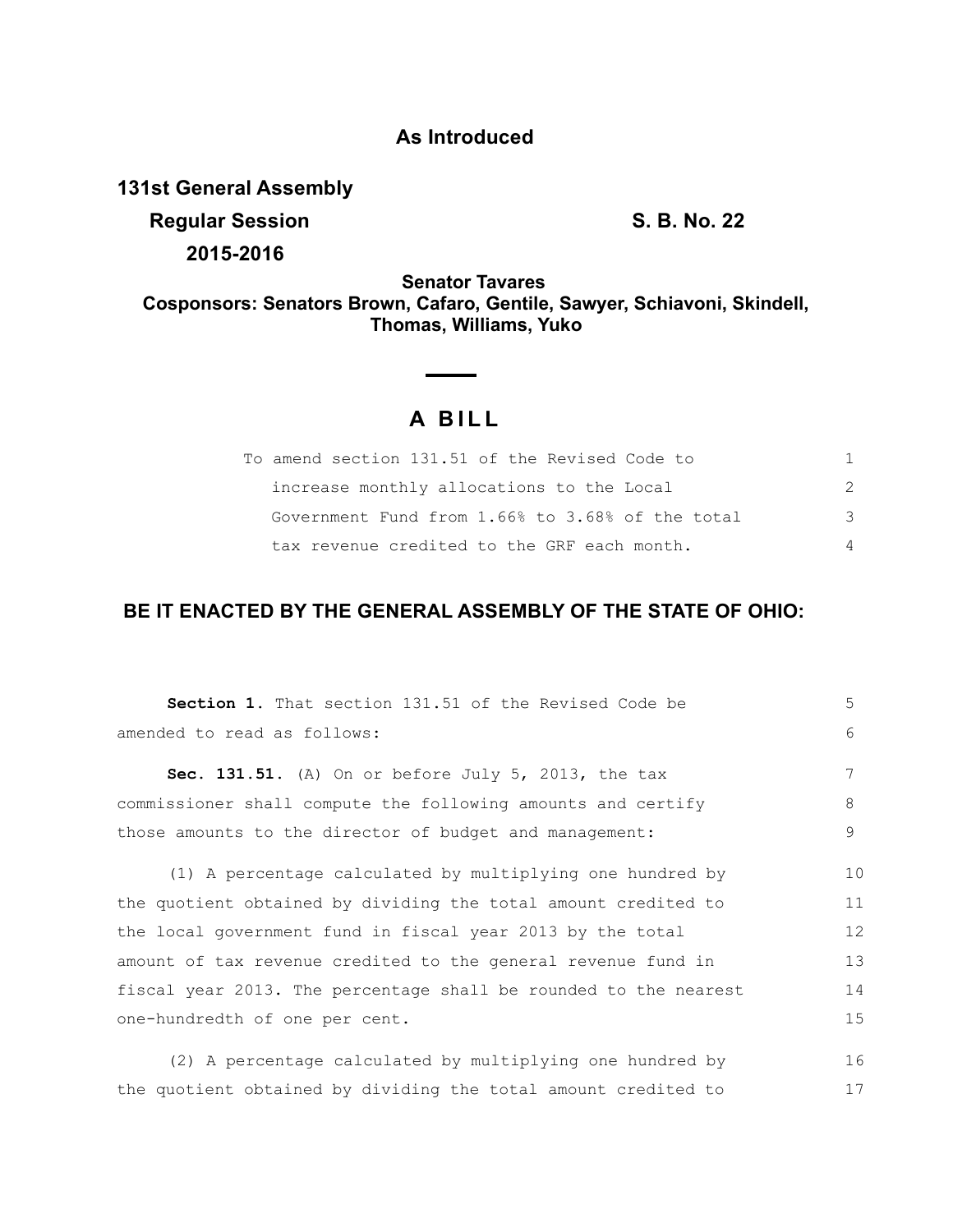the public library fund in fiscal year 2013 by the total amount of tax revenue credited to the general revenue fund in fiscal year 2013. The percentage shall be rounded to the nearest onehundredth of one per cent.

(B) On or before the seventh day of each month, the director of budget and management shall credit to the local government fund an amount equal to the product obtained by  $multiplying$  the percentage calculated under division (A)(1) ofthis section by three and sixty-eight one-hundredths per cent of the total tax revenue credited to the general revenue fund during the preceding month. In determining the total tax revenue credited to the general revenue fund during the preceding month, the director shall include amounts transferred from the fund during the preceding month under this division and division (C) of this section. Money shall be distributed from the local government fund as required under section 5747.50 of the Revised Code during the same month in which it is credited to the fund. 22 23 24 25 26 27 28 29 30 31 32 33 34

(C) On or before the seventh day of each month, the director of budget and management shall credit to the public library fund an amount equal to the product obtained by multiplying the percentage calculated under division (A)(2) of this section by the total tax revenue credited to the general revenue fund during the preceding month. In determining the total tax revenue credited to the general revenue fund during the preceding month, the director shall include amounts transferred from the fund during the preceding month under this division and division (B) of this section. Money shall be distributed from the public library fund as required under section 5747.47 of the Revised Code during the same month in which it is credited to the fund. 35 36 37 38 39 40 41 42 43 44 45 46 47